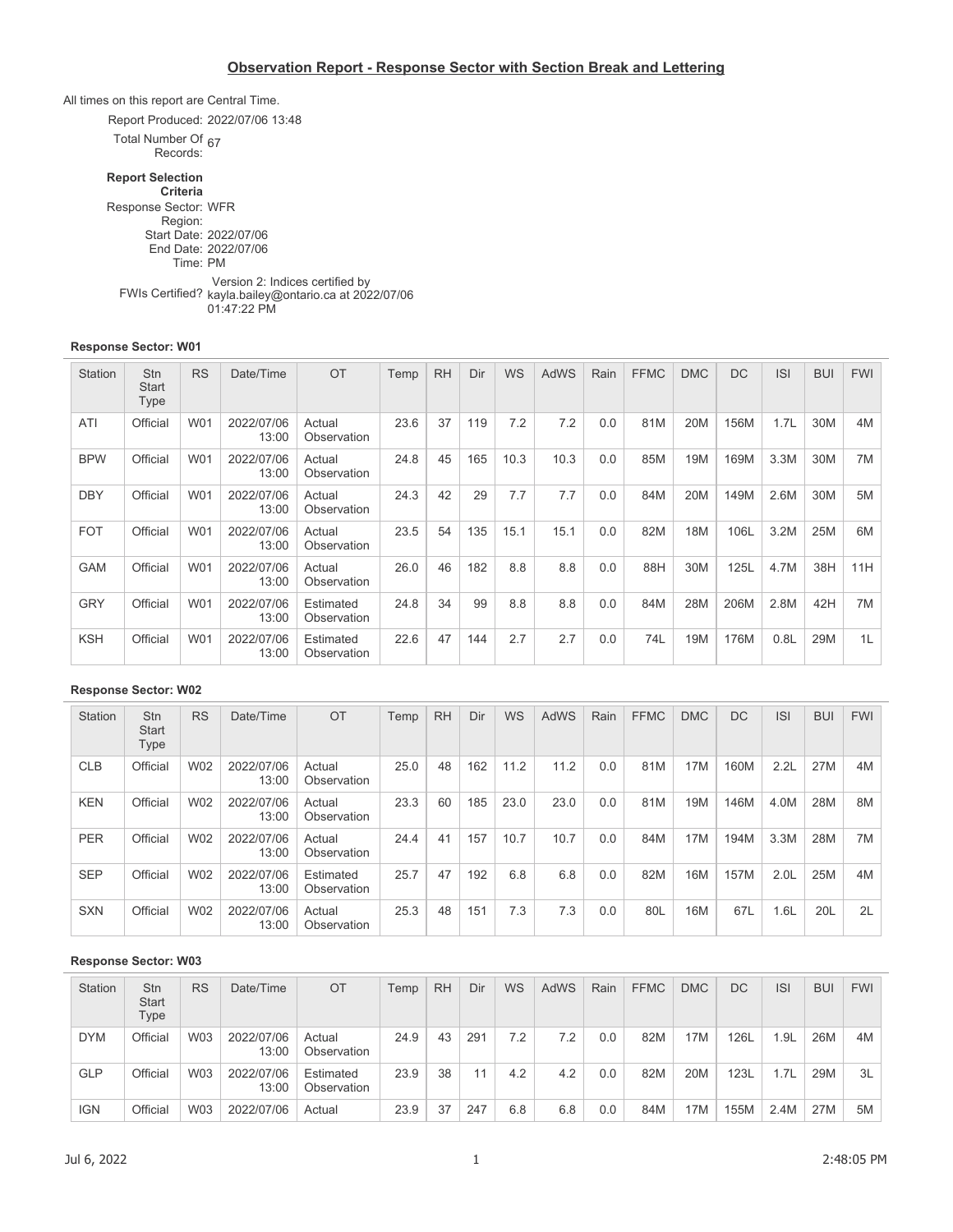# **Observation Report - Response Sector with Section Break and Lettering**

| Station    | Stn<br><b>Start</b><br>Type | <b>RS</b> | Date/Time           | <b>OT</b>                | Temp | <b>RH</b> | Dir | <b>WS</b> | <b>AdWS</b> | Rain | <b>FFMC</b> | <b>DMC</b> | DC.  | <b>ISI</b>       | <b>BUI</b> | <b>FWI</b> |
|------------|-----------------------------|-----------|---------------------|--------------------------|------|-----------|-----|-----------|-------------|------|-------------|------------|------|------------------|------------|------------|
|            |                             |           | 13:00               | Observation              |      |           |     |           |             |      |             |            |      |                  |            |            |
| <b>STU</b> | Official                    | W03       | 2022/07/06<br>13:00 | Estimated<br>Observation | 23.5 | 36        | 202 | 3.5       | 3.5         | 0.0  | 83M         | 24M        | 179M | 2.0 <sub>L</sub> | 36M        | 5M         |
| <b>SWW</b> | Official                    | W03       | 2022/07/06<br>13:00 | Actual<br>Observation    | 23.5 | 48        | 191 | 9.1       | 9.1         | 0.0  | 83M         | 15L        | 78L  | 2.5M             | 20L        | 4M         |
| <b>VBW</b> | Official                    | W03       | 2022/07/06<br>13:00 | Actual<br>Observation    | 22.5 | 51        | 174 | 10.5      | 10.5        | 0.0  | 83M         | 24M        | 206M | 2.7M             | 37H        | 7M         |

### **Response Sector: W04**

| Station    | Stn<br><b>Start</b><br>Type | <b>RS</b> | Date/Time           | OT                       | Temp | <b>RH</b> | Dir            | WS  | <b>AdWS</b> | Rain | <b>FFMC</b> | <b>DMC</b> | <b>DC</b> | <b>ISI</b>       | <b>BUI</b> | <b>FWI</b>     |
|------------|-----------------------------|-----------|---------------------|--------------------------|------|-----------|----------------|-----|-------------|------|-------------|------------|-----------|------------------|------------|----------------|
| 1LD        | Official                    | W04       | 2022/07/06<br>12:00 | Estimated<br>Observation | 23.4 | 45        | 154            | 6.8 | 6.8         | 0.0  | 75L         | 19M        | 116L      | 1.1L             | 27M        | 2L             |
| <b>ARM</b> | Official                    | W04       | 2022/07/06<br>12:00 | Actual<br>Observation    | 24.0 | 28        | 260            | 4.1 | 4.1         | 0.0  | 84M         | 19M        | 142M      | 2.2L             | 29M        | 5M             |
| <b>ARO</b> | Official                    | W04       | 2022/07/06<br>12:00 | Actual<br>Observation    | 21.9 | 45        | 31             | 4.6 | 4.6         | 0.2  | 63L         | 17M        | 195M      | 0.6L             | 28M        | 1L             |
| <b>DOR</b> | Official                    | W04       | 2022/07/06<br>12:00 | Actual<br>Observation    | 23.4 | 45        | 154            | 6.8 | 6.8         | 0.0  | 75L         | 19M        | 116L      | 1.1L             | 27M        | 2L             |
| <b>ENG</b> | Official                    | W04       | 2022/07/06<br>12:00 | Actual<br>Observation    | 23.7 | 35        | 73             | 6.0 | 6.0         | 0.0  | 79L         | 14L        | 147M      | 1.4L             | 23M        | 2L             |
| <b>HIK</b> | Official                    | W04       | 2022/07/06<br>12:00 | Actual<br>Observation    | 22.9 | 35        | $\overline{7}$ | 3.6 | 3.6         | 0.0  | 81M         | 21M        | 188M      | 1.6L             | 33M        | 3L             |
| <b>KAB</b> | Official                    | W04       | 2022/07/06<br>12:00 | Actual<br>Observation    | 24.2 | 43        | 152            | 4.2 | 4.2         | 0.0  | 79L         | 17M        | 121L      | 1.2L             | 25M        | 2L             |
| <b>KRN</b> | Official                    | W04       | 2022/07/06<br>12:00 | Estimated<br>Observation | 24.1 | 41        | 13             | 2.7 | 2.7         | 0.0  | 81M         | 26M        | 198M      | 1.4L             | 39H        | 4M             |
| <b>MYR</b> | Official                    | W04       | 2022/07/06<br>12:00 | Estimated<br>Observation | 24.2 | 41        | 95             | 6.6 | 6.6         | 0.0  | 74L         | <b>16M</b> | 150M      | 1.0 <sub>L</sub> | 25M        | 1L             |
| <b>NON</b> | Official                    | W04       | 2022/07/06<br>12:00 | Actual<br>Observation    | 22.7 | 40        | 192            | 2.9 | 2.9         | 0.0  | 74L         | 12L        | 151M      | 0.8L             | 20L        | 1L             |
| <b>RTH</b> | Official                    | W04       | 2022/07/06<br>12:00 | Actual<br>Observation    | 22.4 | 47        | 33             | 0.0 | 0.0         | 0.2  | 61L         | <b>17M</b> | 194M      | 0.4L             | 27M        | 0 <sub>L</sub> |
| <b>THU</b> | Official                    | W04       | 2022/07/06<br>12:00 | Actual<br>Observation    | 22.8 | 54        | 148            | 6.3 | 6.3         | 0.2  | 65L         | 30M        | 233M      | 0.7L             | 45H        | 1L             |
| <b>WHT</b> | Official                    | W04       | 2022/07/06<br>12:00 | Actual<br>Observation    | 23.9 | 25        | 102            | 7.1 | 7.1         | 0.0  | 92E         | 34H        | 154M      | 8.0H             | 44H        | 18H            |

### **Response Sector: W05**

| Station    | Stn<br>Start<br>Type | <b>RS</b>  | Date/Time           | OT                       | Temp | <b>RH</b> | Dir | <b>WS</b> | <b>AdWS</b> | Rain | <b>FFMC</b> | <b>DMC</b> | DC   | <b>ISI</b> | <b>BUI</b> | <b>FWI</b> |
|------------|----------------------|------------|---------------------|--------------------------|------|-----------|-----|-----------|-------------|------|-------------|------------|------|------------|------------|------------|
| <b>BAK</b> | Official             | <b>W05</b> | 2022/07/06<br>13:00 | Estimated<br>Observation | 20.4 | 69        | 207 | 6.5       | 6.5         | 0.0  | 86M         | 28M        | 214M | 3.5M       | 42H        | 9M         |
| <b>BUN</b> | Official             | <b>W05</b> | 2022/07/06<br>13:00 | Actual<br>Observation    | 24.4 | 53        | 152 | 11.5      | 11.5        | 0.0  | 88H         | 25M        | 114L | 5.4H       | 32M        | 11H        |
| <b>DEE</b> | Official             | <b>W05</b> | 2022/07/06<br>13:00 | Actual<br>Observation    | 17.0 | 79        | 143 | 6.8       | 4.1         | 0.8  | 83M         | 24M        | 96L  | 2.1L       | 30M        | 4M         |
| <b>JOB</b> | Official             | W05        | 2022/07/06<br>13:00 | Actual<br>Observation    | 23.6 | 56        | 124 | 14.8      | 14.8        | 0.0  | 89H         | 24M        | 101L | 7.3H       | 30M        | 13H        |
| <b>LAC</b> | Official             | W05        | 2022/07/06<br>13:00 | Estimated<br>Observation | 21.7 | 55        | 136 | 12.9      | 12.9        | 0.0  | 89H         | 25M        | 136L | 6.7H       | 35M        | 14H        |
| <b>MCD</b> | Official             | <b>W05</b> | 2022/07/06          | Actual                   | 20.3 | 52        | 290 | 11.1      | 11.1        | 0.0  | 89H         | 28M        | 122L | 6.7H       | 35M        | 14H        |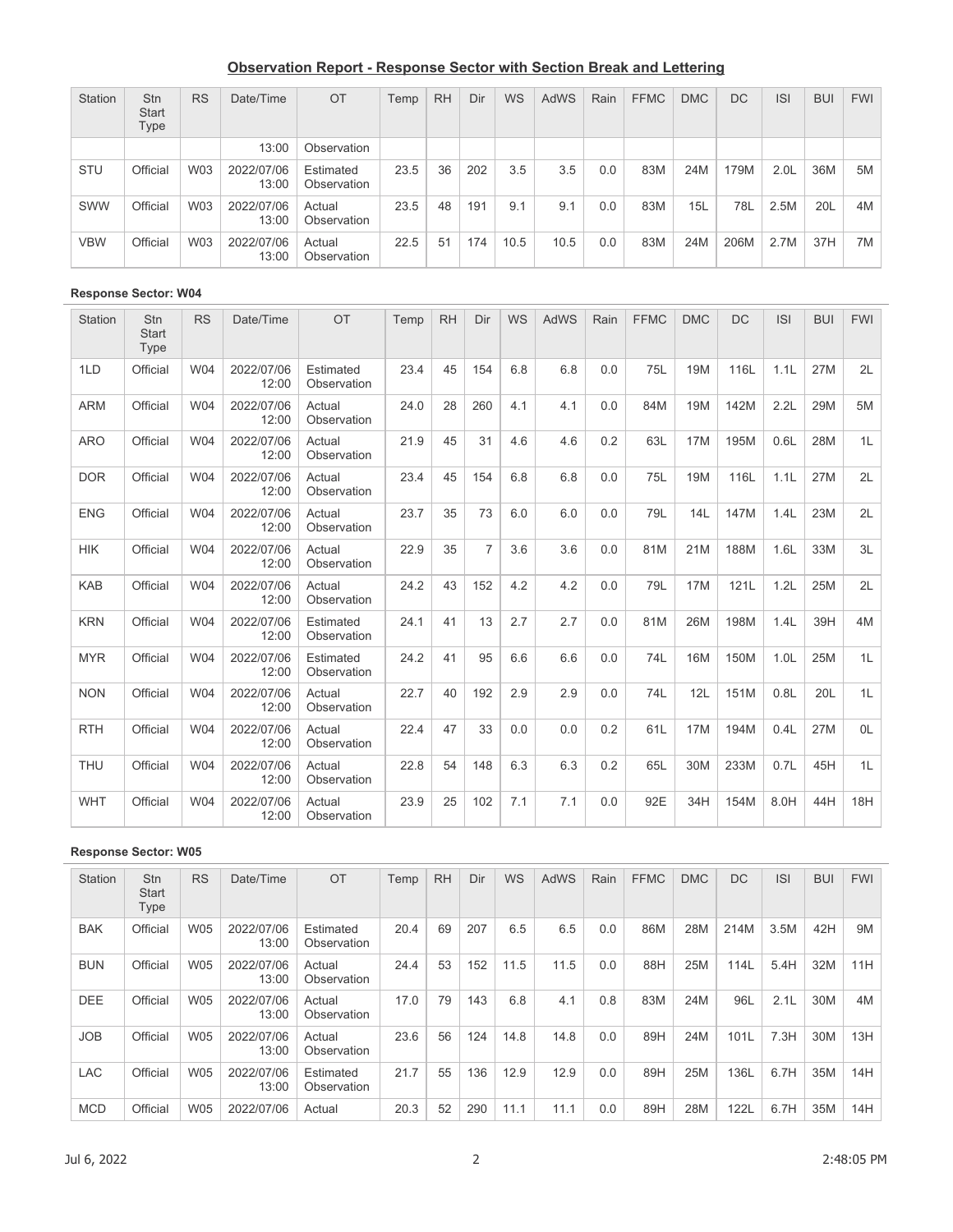## **Observation Report - Response Sector with Section Break and Lettering**

| Station    | Stn<br>Start<br>Type | <b>RS</b>  | Date/Time           | OT                       | Temp | <b>RH</b> | Dir | <b>WS</b> | <b>AdWS</b> | Rain | <b>FFMC</b> | <b>DMC</b> | <b>DC</b> | <b>ISI</b> | <b>BUI</b> | <b>FWI</b> |
|------------|----------------------|------------|---------------------|--------------------------|------|-----------|-----|-----------|-------------|------|-------------|------------|-----------|------------|------------|------------|
|            |                      |            | 13:00               | Observation              |      |           |     |           |             |      |             |            |           |            |            |            |
| <b>POP</b> | Official             | <b>W05</b> | 2022/07/06<br>13:00 | Actual<br>Observation    | 16.7 | 81        | 52  | 9.4       | 5.6         | 0.5  | 84M         | 25M        | 125L      | 2.5M       | 34M        | 6M         |
| <b>SDY</b> | Official             | <b>W05</b> | 2022/07/06<br>13:00 | Actual<br>Observation    | 18.7 | 59        | 241 | 9.4       | 5.6         | 0.0  | 88H         | 25M        | 56L       | 4.3M       | 24M        | 8M         |
| SOU        | Official             | <b>W05</b> | 2022/07/06<br>13:00 | Estimated<br>Observation | 23.5 | 49        | 308 | 8.1       | 8.1         | 0.0  | 87H         | 23M        | 110L      | 4.2M       | 30M        | 9M         |
| <b>TRT</b> | Official             | <b>W05</b> | 2022/07/06<br>13:00 | Actual<br>Observation    | 22.6 | 55        | 197 | 12.6      | 12.6        | 0.0  | 87H         | 23M        | 137L      | 5.2H       | 32M        | 11H        |

## **Response Sector: W06**

| Station    | Stn<br><b>Start</b><br>Type | <b>RS</b>  | Date/Time           | OT                       | Temp | <b>RH</b> | Dir      | WS   | <b>AdWS</b> | Rain | <b>FFMC</b> | <b>DMC</b> | <b>DC</b> | <b>ISI</b> | <b>BUI</b> | <b>FWI</b> |
|------------|-----------------------------|------------|---------------------|--------------------------|------|-----------|----------|------|-------------|------|-------------|------------|-----------|------------|------------|------------|
| <b>BKN</b> | Official                    | W06        | 2022/07/06<br>13:00 | Estimated<br>Observation | 24.5 | 24        | 338      | 14.8 | 14.8        | 0.0  | 93E         | 17M        | 87L       | 13.1E      | 23M        | 19H        |
| <b>BTL</b> | Official                    | W06        | 2022/07/06<br>13:00 | Actual<br>Observation    | 23.2 | 32        | 270      | 17.0 | 17.0        | 0.0  | 91E         | 12L        | 40L       | 11E        | 14L        | 13H        |
| CAT        | Official                    | <b>W06</b> | 2022/07/06<br>13:00 | Estimated<br>Observation | 22.3 | 47        | 235      | 9.2  | 5.5         | 0.0  | 89H         | 23M        | 84L       | 5.0M       | 27M        | 9M         |
| <b>KNG</b> | Official                    | W06        | 2022/07/06<br>13:00 | Estimated<br>Observation | 24.8 | 22        | 234      | 8.6  | 5.2         | 0.0  | 92E         | 20M        | 111L      | 7.1H       | 28M        | 13H        |
| <b>MED</b> | Official                    | <b>W06</b> | 2022/07/06<br>13:00 | Actual<br>Observation    | 24.1 | 34        | 272      | 4.0  | 4.0         | 0.0  | 90H         | 24M        | 119L      | 5.2H       | 32M        | 11H        |
| <b>MSK</b> | Official                    | <b>W06</b> | 2022/07/06<br>13:00 | Estimated<br>Observation | 22.3 | 35        | 198      | 5.1  | 3.1         | 0.0  | 87H         | 14L        | 78L       | 3.3M       | 20L        | 5M         |
| <b>PIC</b> | Official                    | W06        | 2022/07/06<br>13:00 | Actual<br>Observation    | 22.0 | 34        | 242      | 11.0 | 11.0        | 0.0  | 90H         | 22M        | 101L      | 7.2H       | 28M        | 13H        |
| <b>SAC</b> | Official                    | W06        | 2022/07/06<br>13:00 | Actual<br>Observation    | 24.1 | 30        | 177      | 7.2  | 4.3         | 0.0  | 91E         | 17M        | 77L       | 6.5H       | 22M        | 10M        |
| <b>SIO</b> | Official                    | W06        | 2022/07/06<br>13:00 | Actual<br>Observation    | 23.1 | 44        | 217      | 4.4  | 4.4         | 0.0  | 81M         | 14L        | 95L       | 1.6L       | 20L        | 2L         |
| <b>SLA</b> | Official                    | W06        | 2022/07/06<br>13:00 | Actual<br>Observation    | 23.8 | 33        | 177      | 11.8 | 11.8        | 0.0  | 91E         | 24M        | 134L      | 8.5H       | 33M        | 16H        |
| <b>SOC</b> | Official                    | <b>W06</b> | 2022/07/06<br>13:00 | Actual<br>Observation    | 22.4 | 47        | $\Omega$ | 0.0  | 0.0         | 0.0  | 80L         | 24M        | 154M      | 1.1L       | 34M        | 2L         |
| <b>SVB</b> | Official                    | <b>W06</b> | 2022/07/06<br>13:00 | Actual<br>Observation    | 23.7 | 37        | 217      | 7.1  | 7.1         | 0.0  | 85M         | <b>18M</b> | 78L       | 3.0M       | 23M        | 5M         |
| <b>WBN</b> | Official                    | W06        | 2022/07/06<br>13:00 | Estimated<br>Observation | 23.1 | 27        | 215      | 5.0  | 5.0         | 0.0  | 92E         | 27M        | 105L      | 7.5H       | 33M        | 14H        |
| <b>WEA</b> | Official                    | W06        | 2022/07/06<br>13:00 | Actual<br>Observation    | 22.1 | 28        | 130      | 6.3  | 3.8         | 0.0  | 92E         | 19M        | 45L       | 6.6H       | 19L        | 10M        |

## **Response Sector: W07**

| Station    | Stn<br><b>Start</b><br>Type | <b>RS</b>  | Date/Time           | OT                    | Temp | <b>RH</b> | Dir | <b>WS</b> | <b>AdWS</b> | Rain | <b>FFMC</b> | <b>DMC</b> | DC   | <b>ISI</b> | <b>BUI</b> | <b>FWI</b> |
|------------|-----------------------------|------------|---------------------|-----------------------|------|-----------|-----|-----------|-------------|------|-------------|------------|------|------------|------------|------------|
| <b>ANA</b> | Official                    | <b>W07</b> | 2022/07/06<br>12:00 | Actual<br>Observation | 23.6 | 28        | 241 | 3.8       | 3.8         | 0.0  | 91E         | 25M        | 148M | 6.1H       | 36M        | 13H        |
| <b>AUD</b> | Official                    | <b>W07</b> | 2022/07/06<br>12:00 | Actual<br>Observation | 22.1 | 36        | 233 | 5.8       | 5.8         | 0.0  | 87H         | 23M        | 119L | 3.7M       | 31M        | 8M         |
| <b>DVL</b> | Official                    | <b>W07</b> | 2022/07/06<br>12:00 | Actual<br>Observation | 21.2 | 36        | 186 | 7.5       | 7.5         | 0.0  | 71L         | 9L         | 116L | 0.9L       | 15L        | 1L         |
| <b>FTH</b> | Official                    | <b>W07</b> | 2022/07/06          | Actual                | 22.6 | 27        | 248 | 9.3       | 9.3         | 0.0  | 92E         | 22M        | 63L  | 9.0H       | 24M        | 14H        |